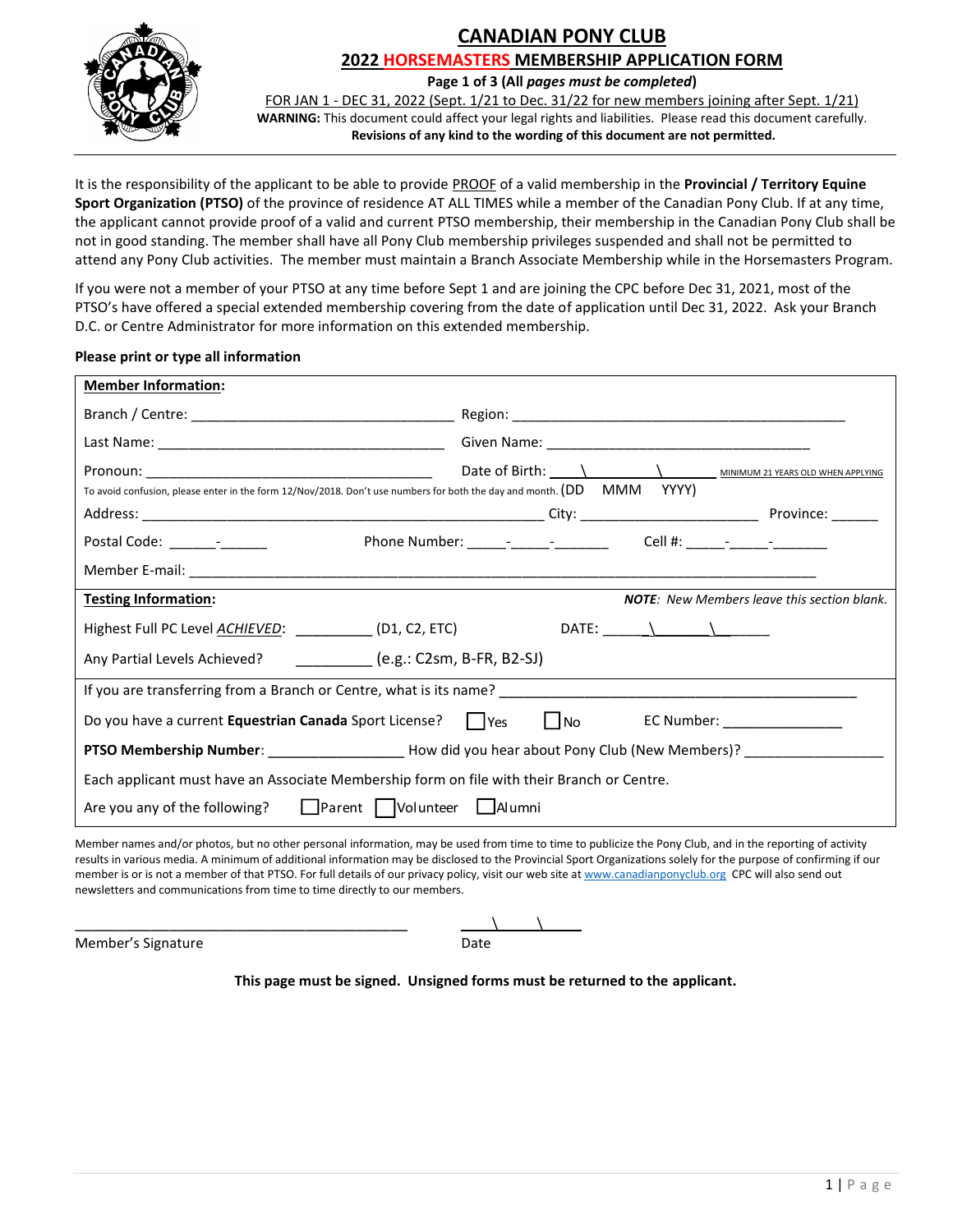

# **CANADIAN PONY CLUB 2022 HORSEMASTERS MEMBERSHIP APPLICATION FORM**

**Page 2 of 3 (All** *pages must be completed***)**

FOR JAN 1 - DEC 31, 2022 (Sept. 1/21 to Dec. 31/22 for new members joining after Sept. 1/21) **WARNING:** This document could affect your legal rights and liabilities. Please read this document carefully. **Revisions of any kind to the wording of this document are not permitted.**

I acknowledge that the sport of horses is a high-risk sport and that I am participating at my own risk and in full knowledge of the hazards and potential hazards inherent in this sport. I further acknowledge the inherent risks in riding and working around horses, which risks include bodily injury to both horse and rider which can result from normal use, competition or schooling.

In consideration of being allowed to participate, I hereby assume all risk, and I hereby release and absolve the Canadian Pony Club Inc. et al, and its affiliated Provincial Club officials, volunteers, Officers, Directors, agents, representatives and employees, and the owners and occupiers of the land upon which the competition/activity is held, from all responsibility, liability or claims of any nature and kind which I may have arising from my participation, including but not limited to bodily injury or death to myself or my horse(s) and damage to property arising from any cause whatever.

I hereby declare that we have reviewed the foregoing Acceptance of Risk paragraphs sufficiently to understand the risks involved in Canadian Pony Club Inc. membership and in Regional and National events and activities. I hereby declare that in signing this document I agree to the conditions stated herein and that it is binding upon my executors, heirs and assigns.

| Signature of Member                                                                                                                                                                                                                                                          |                                  |                                                                                                                                                                               |  |  |
|------------------------------------------------------------------------------------------------------------------------------------------------------------------------------------------------------------------------------------------------------------------------------|----------------------------------|-------------------------------------------------------------------------------------------------------------------------------------------------------------------------------|--|--|
| Date                                                                                                                                                                                                                                                                         |                                  |                                                                                                                                                                               |  |  |
| Print name<br>D.C. or ADMINISTRATOR USE ONLY                                                                                                                                                                                                                                 |                                  |                                                                                                                                                                               |  |  |
| I certify that the above-named member has reviewed this document and have had an opportunity to question me for clarification of any<br>items where they were not satisfied that they had a good understanding of the risks. My signature does not indicate any agreement to |                                  |                                                                                                                                                                               |  |  |
| accept any risks or responsibility related to this member.<br>This applicant has provided a copy<br>of a PTSO membership card which<br>expires on:                                                                                                                           | <b>Branch or Centre</b>          | This applicant has submitted a<br>PTSO membership application and<br>fees through this Branch / Centre<br>sufficient to cover the period from<br>now until December 31, 2022. |  |  |
| (copy attached)                                                                                                                                                                                                                                                              |                                  | <b>No</b><br><b>Nes</b>                                                                                                                                                       |  |  |
| Signature of D.C. or RC Administrator                                                                                                                                                                                                                                        | Date:<br><b>DD</b><br><b>MMM</b> | YYYY (this is the official date of this application)                                                                                                                          |  |  |
| If this is a renewal membership, the registration is due at the National Office NO LATER THAN DEC 31, 2021                                                                                                                                                                   |                                  |                                                                                                                                                                               |  |  |

All members must complete this form immediately upon joining *Canadian Pony Club Inc. (CPC Inc.)* and upon each renewal of membership. Members who do not submit properly completed Membership Application Forms will not be permitted to take part in any CPC Inc. activities unless or until the Membership Application Form is executed and submitted to the Region. Members may have reasonable opportunity to seek independent legal advice in advance of executing this Form if desired. If any material information changes during the course of the membership, the member is obligated to advise CPC Inc. in writing of the revised information.

Completed forms will be kept on file by the Region and used to confirm that all members and their parents/guardians are aware that there are significant risks involved in working with and around horse and that all regional and national event applicants are aware of the risks involved in competition.